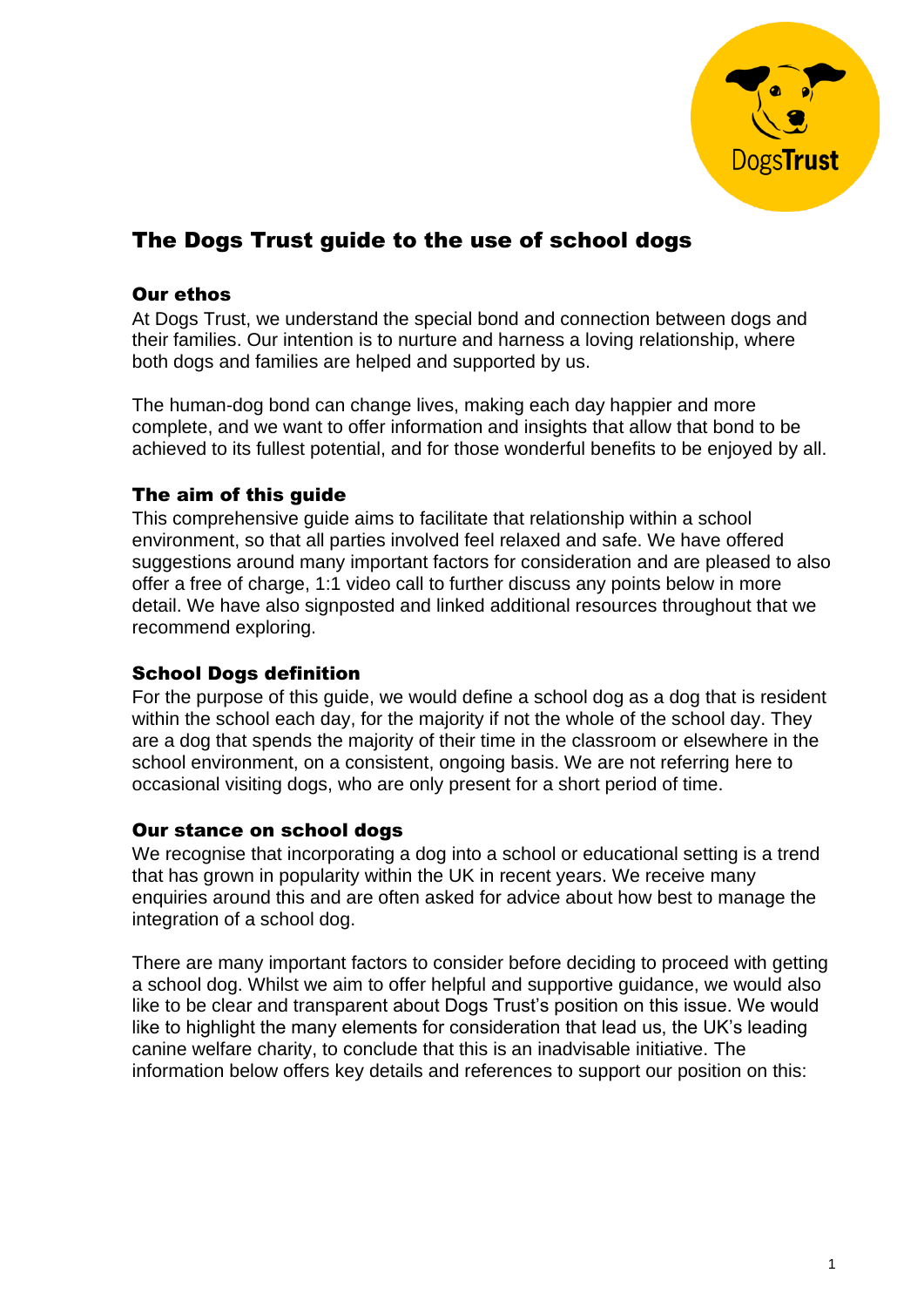There is evidence to suggest that using dogs for Animal Assisted Intervention – such as dogs in schools - can lead to compromised welfare in the individual (*Arhant et al, 2016*). As the leading canine welfare charity in the UK, Dogs Trust **recommends** that meeting the dog's physical and emotional needs are prioritised by any party wishing to use a dog for such a purpose.

Having a dog in a school environment may be beneficial for the children and staff, and we duly acknowledge any supporting research around this, as well as any other reasons and motivations. This experience needs to be equally enjoyable for the dog, however, and there remains a considerable lack of research that explores this. It is not sufficient, from an ethical point of view, for an animal which is used in education simply to tolerate it; they need to actively enjoy it, and this is unlikely to be achievable in a school environment for the majority of dogs, based on our comprehensive understanding of our canine friends.

Our UK-wide Education team has spent the past 15 years visiting thousands of schools and learners throughout the UK, are certified teachers, and are acutely familiar with the school environment. It can be a very busy, noisy and unpredictable place and therefore likely very stressful for the majority of dogs. Studies show that environmental and social stress lead to increased irritability in dogs, and that a dog bite is most likely to occur as a result of anxiety in the individual (*Arhant et al, 2016*).

We would therefore strongly advise against introducing a dog to a school environment, but where a school dog may already be in place, or a decision is made to still proceed, we would like to encourage due consideration to the many important factors we have highlighted throughout this guide.

#### The owner's responsibility and commitment

It is important to remember that a school dog **does not** belong to a school; they belong to an owner with whom they form an important bond and live as part of the family. We are sure that every measure would be taken to meet a school dog's needs when present within the school environment, but we would urge due consideration to be given to whether that can be achieved whilst also managing a busy job role.

Many dogs live for 12 -15 years; any owner getting a dog, whether as a pet or a school dog, must consider very carefully whether they can commit to caring for the dog for their entire life. In the case of a school dog, it is important to consider the implications of the owner changing jobs, when taking the dog to school/place of work in their new post might not be an option.

It is vital for the owner to have alternative dog care plans in place **before** committing to taking their dog into school each day. A dog's experience, emotions, and moods may change from moment to moment, just as ours can, so alternative care must always be an option. Even if a dog has seemed relaxed and comfortable during the morning period, they might not feel the same way about being in the school environment in the afternoon, or the following day. In these instances, it wouldn't be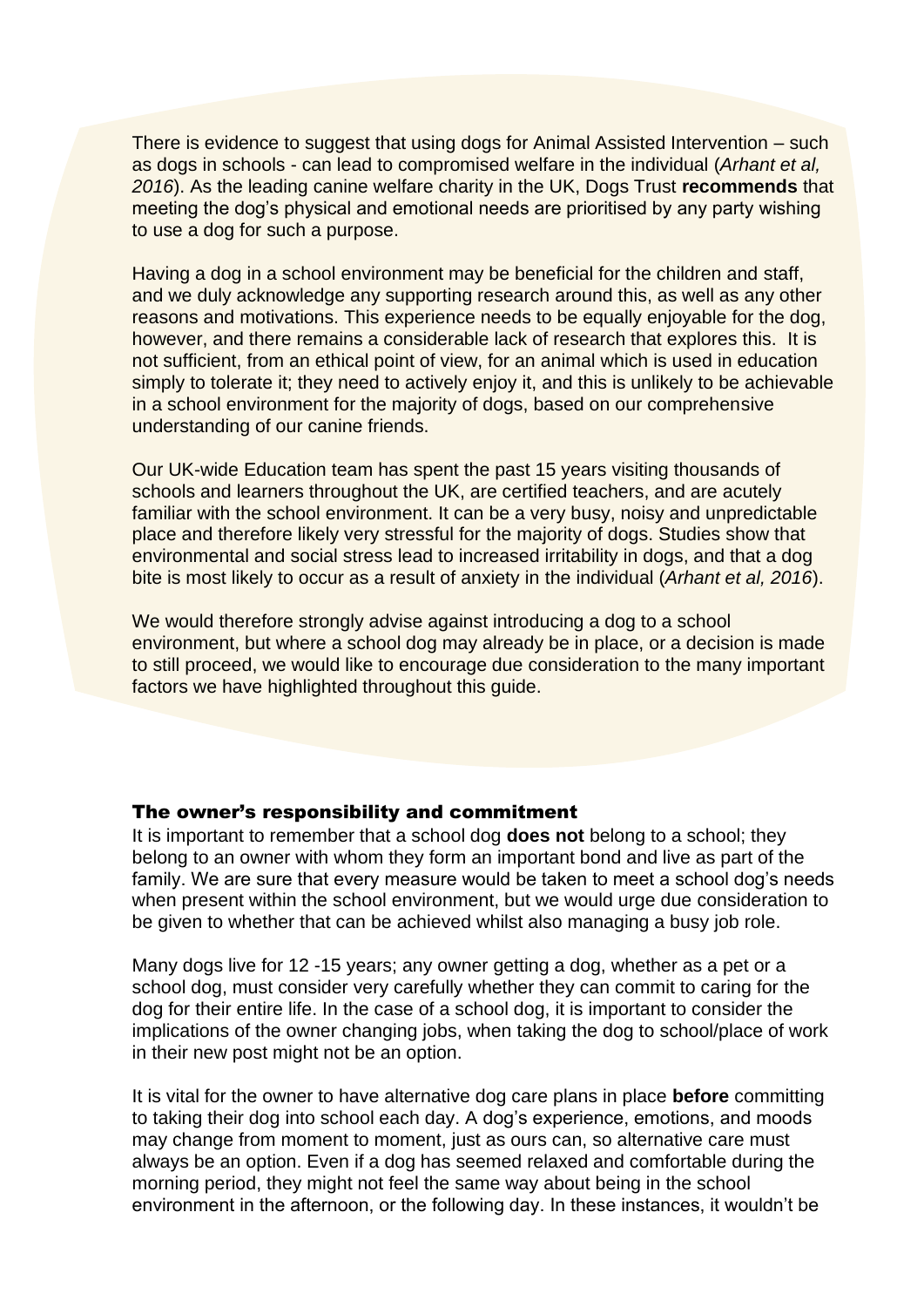fair for the dog to remain in the school environment, so alternative care is essential in case it is needed. Furthermore, it is also possible for dogs to develop medical conditions that might make their attendance at school difficult or even impossible. They may also slowly become less tolerant of the noise and activity of a school environment over time, so changes to any school dog's needs/emotions/behaviours need to be constantly considered, closely monitored and acted upon.

The owner will also need to ensure that alternative arrangements are in place for the care of the dog on occasions when the dog is unable to go into school; for example, if the dog is unwell or classroom temperatures rise above a comfortable level for the dog (dogs are not able to regulate their body temperature as effectively as humans). The same is true if the dog becomes unwell whilst at school or needs to be removed from the school environment for any reason.

For dog welfare and pupil safety it is imperative that any dog in a school environment be supervised by the **owner at all times**. As noted above, the school environment has the potential to be challenging for the dog; the owner, who knows the dog best, must ensure that as soon as the dog is indicating (through signs which might be either subtle, such as looking away, lip licking, or yawning out of context, or more overt, such as baring teeth and growling) that they need to be removed from a situation, this can be actioned quickly and safely. This responsibility should not be passed, even temporarily, to someone else.

It is essential that the dog's owner (and ideally the whole school community) is wellversed in canine communication and can quickly and easily identify the range of subtle signals that dogs display to indicate stress, worry, or frustration, as per the examples outlined in the previous point. A comprehensive understanding of dog communication is critical to ensure both the dog's wellbeing and pupil/staff safety.

Different dogs may choose different signals to display worry or frustration (amongst other emotions), and the same dog may even pick different options each time. There is not always an obvious increase in worry (as an example emotion) through the communication the dog offers, and a dog may jump from offering more subtle signs, such as those mentioned in the previous point, to more overt signs that can then often precede a bite (subtle signs can also precede a bite, however), such as growling or snarling. Depending on the situation the dog is in, and other factors affecting their emotional state that day and in that moment, there may even be times where a subtle sign is initially offered, but missed by those observing, and the dog then escalates to biting quicker than they may have on a different occasion. Every dog is an individual and like humans their behaviour can change throughout their lifetime through learning that different types of communication from them illicit different responses from the humans around them. For example, a dog who may have tried to growl to communicate increasing discomfort within a situation on one occasion may next time choose to bite if growling did not result in the response from the humans they needed, i.e. being helped and removed from the situation.

The dog's owner will need to be very clear on when intervention might be required, and how to safely and effectively intervene in those instances. It is worth noting that studies suggest that most dog owners are unable to identify a potentially unsafe situation between a child and dog beyond the very obvious scenarios (i.e. restrictive hugging or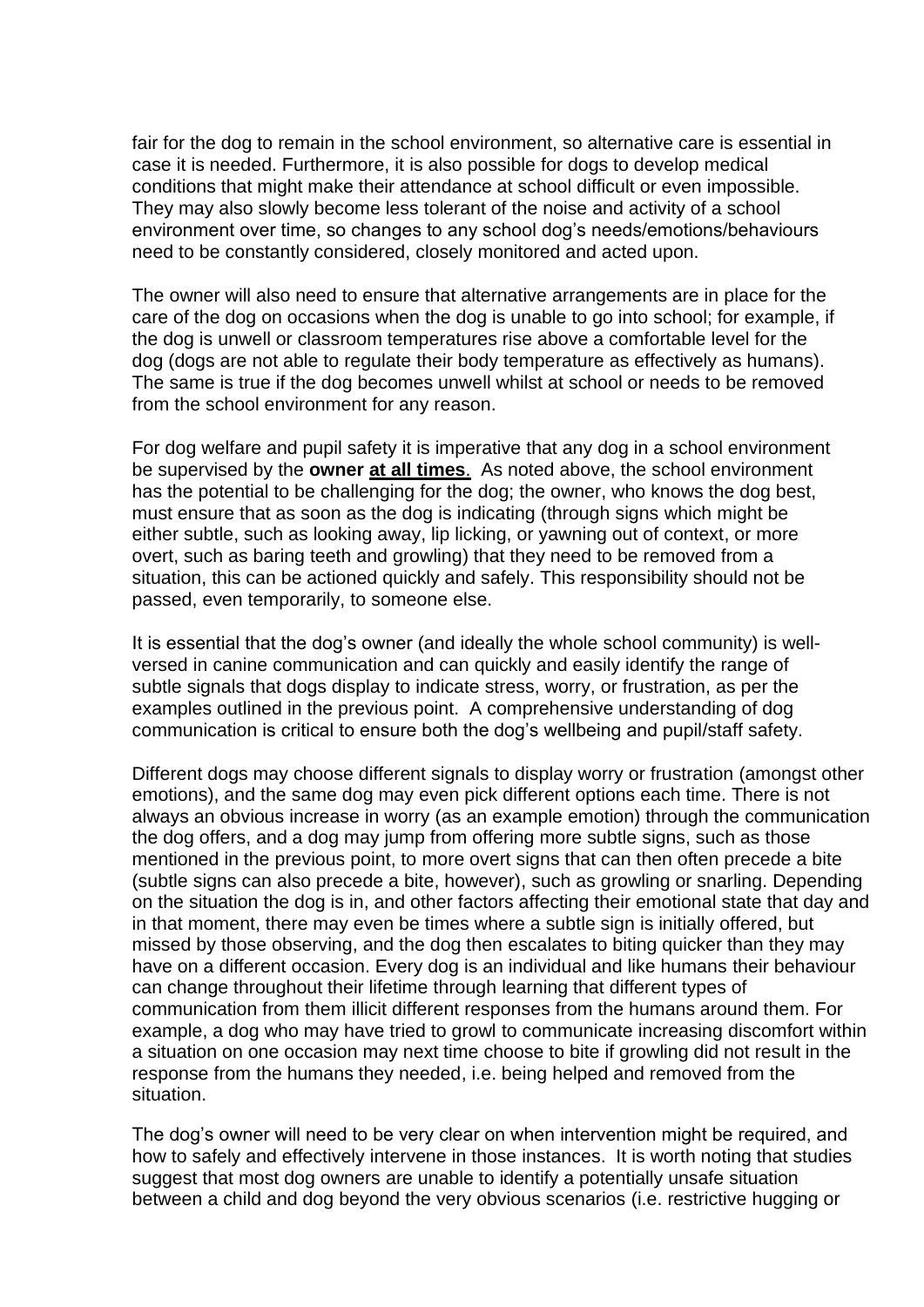approaching them when they are eating), and many dog bites occur during benign interactions such as stroking, grooming, or simply reaching for the dog (*Arhant et al, 2016*).

For a more comprehensive overview of canine communication please visit: **[bristol.ac.uk](https://www.bristol.ac.uk/vet-school/services/behaviour-clinic/dogbehaviouralsigns/)**

The responsibilities of the dog's owner must be recognised by their colleagues and the school's senior management; and we are confident the whole school community would want to play an important role in ensuring the wellbeing of the school dog. This may involve allowing the dog's owner to prioritise the dog's needs during the school day. For example, a teacher responsible for a school dog may not be able to attend a lunchtime meeting in order to avoid overlooking the dog's needs around exercise / toileting / play break etc., as this could lead to toileting inside, boredom and frustration, or general impairment to overall wellbeing. This is also a lovely opportunity to show children how to prioritise the welfare of another species that is dependent on us. It's a helpful opportunity to model pro-welfare behaviours and encourage a sense of responsibility to animals in our care.

It's recommended that the dog's owner takes out appropriate insurance cover. Dog Trust membership does offer 3<sup>rd</sup> party insurance; however, this only covers 'pet' dogs. If the dog is being used to provide training or a service at the school, the insurer will likely no longer treat the dog as a 'pet' and they wouldn't then be suitably covered by some policies. We recommend talking to different insurance providers to find the most suitable policy for your situation.

## The dog's welfare and needs

Dogs enjoy consistency and predictability so if you do decide to bring a dog into school, it is important to consider carefully where they will spend their time. As well as being supervised at all times by their owner, they must have an area where they can rest undisturbed, and always be **free to move away** from a child, adult, or situation if they choose to. It is also preferable that there is designated outside space, away from the children, where the dog can exercise and go to the toilet undisturbed. They must also have constant access to clean water.

It is important that outside of their school dog role, the dog lives in a home environment and returns to that place at the end of each school day. They should never remain in the school alone or overnight.

Before allowing a dog into school on a regular basis, or full time, we strongly advise seeking advice from a Clinical Animal Behaviourist. It will likely be a valuable investment and will allow the Behaviourist to work on the skills and attitude that will help a dog feel safe and confident and able to relax within the school environment.

– The Animal Behaviour and Training Council (ABTC) is a regulatory body that represents and maintains registers of animal trainers and behaviourists fulfilling accreditation criteria and belonging to approved member associations: **[abtcouncil.org.uk](https://www.abtc.org.uk/)**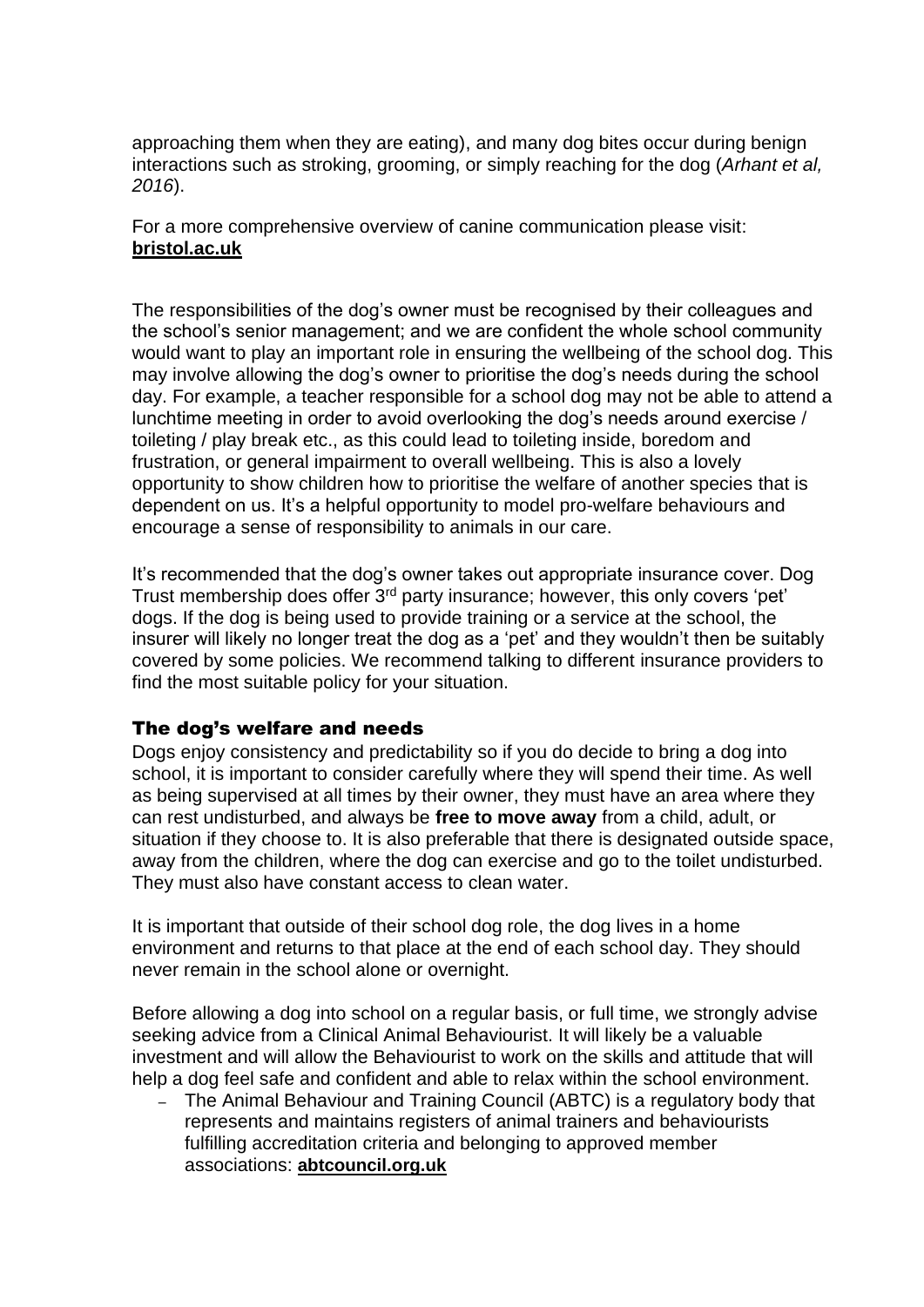- In addition, the Association for the Study of Animal Behaviour (ASAB) is an independent organisation which accredits Certified Clinical Animal Behaviourists (CCAB): **[asab.org](https://www.asab.org/ccab-register)**
- Veterinarians who hold Advanced Practitioner or Specialist Status in Animal Behaviour can be found via the Royal College of Veterinary Surgeons: **[findavet.rcvs.org.uk](https://findavet.rcvs.org.uk/find-a-vet-surgeon/)**

Training and socialisation are extremely important for all dogs, but even more so for a school dog in order to prepare them for the demands the role will place on them. Thorough socialisation and completing a course of training classes are essential **before** the dog is introduced to the school environment. Although not aimed specifically at school dogs, our very own **Dog Trust's Dog School** offers costeffective dog training classes; you can find more information here: **[dogstrust.org.uk](https://www.dogstrust.org.uk/help-advice/dog-school/)**

When choosing training classes, we recommend only joining those that use positive reinforcement as their approach. Below are some of the main reasons we recommend using positive reinforcement and reward-based training, but you can also visit our dedicated webpage linked here that covers this important and interesting topic in more detail: **[dogstrust.org.uk](https://www.dogstrust.org.uk/help-advice/training/positive-reinforcement-training-with-rewards)**

#### **Why do we recommend reward-based training?**

Training with rewards (such as treats and toys) is the best way to encourage your dog to behave as you would like on a day-day basis:

- science tells us that reward-based training is the best way for dogs to learn.
- training with rewards is fun and helps build a positive bond between dog and owner.
- owners that train using rewards report fewer behaviour problems in their dogs.
- reward based training can help build confidence and encourage dogs to think for themselves.

If the dog is used to an adult-only home, or only children of a particular age, it is essential they are slowly introduced to children of varying ages, gradually, positively and considerately, **before** being introduced to the school environment. Children of different ages exhibit different behaviours and in the interests of the dog's welfare it is essential they are given sufficient time to adjust to being in the company of children of different ages. They will also need time to adjust to the environment itself; they will need to acclimatise slowly and be able to thoroughly explore and sniff the environment on a number of occasions before ever meeting children, teachers and any other staff. They will also need to slowly get used to the noise and generally lively activity that comes with the school environment. Furthermore, they will need to be given time to adapt to and familiarise with the smell and presence of food during lunch and break times. These types of situation could be highly arousing for many dogs.

when a dog first starts to come into the school environment with children present, planning a gradual introduction might help avoid them becoming overwhelmed.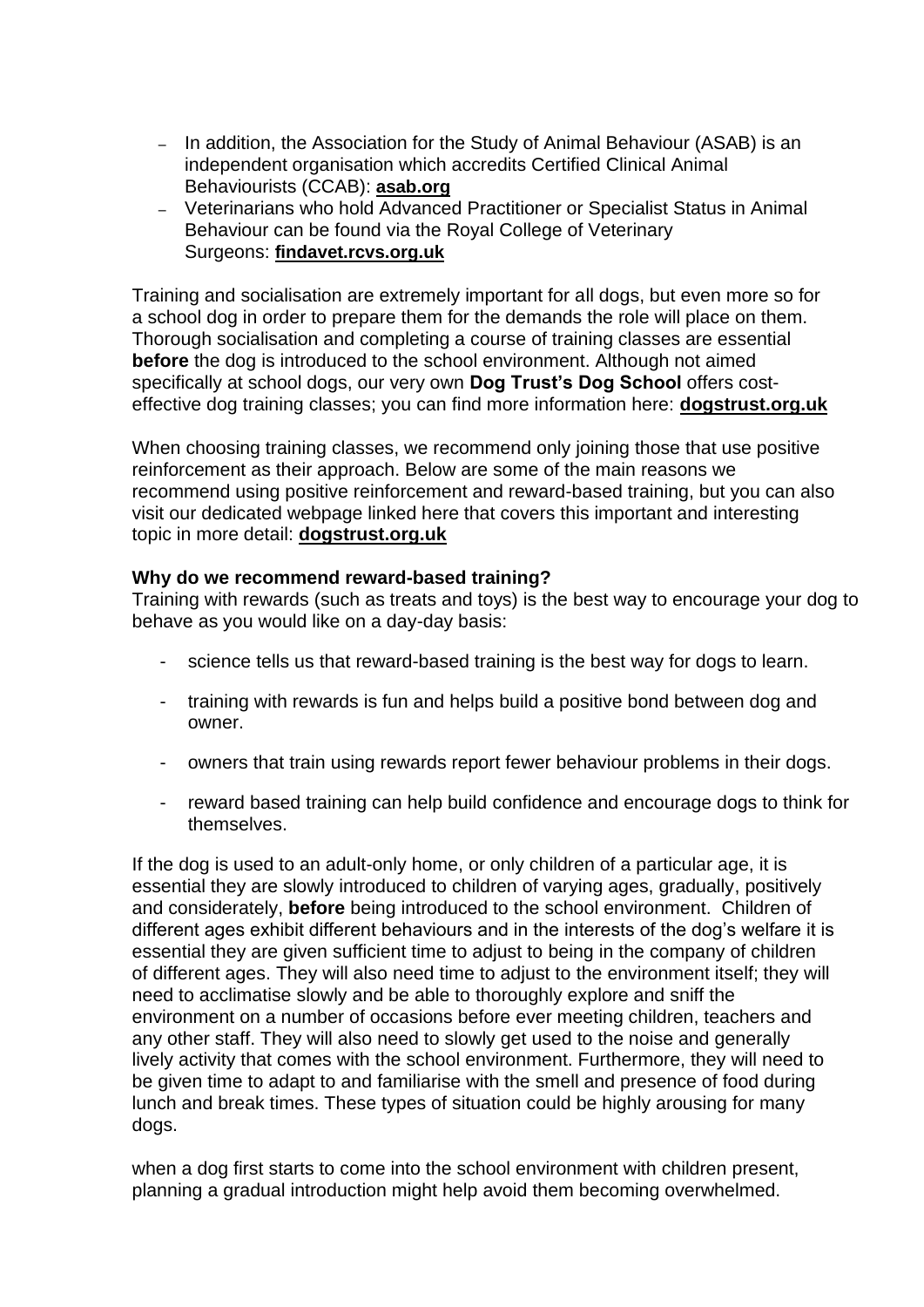Taking them home after a short period on their first day, then building up the length of time for which they remain in school gradually over days at a time, provides gradual exposure to the activities within a school which might otherwise be experienced as overwhelming.

To further expand on the previous point, it is **essential** for the dog to first visit the school during the holidays, or over several weekends, giving them the chance to explore the environment gradually, slowly, and calmly.

- allow them to sniff the entire environment at their own pace so they become familiar with it (this can be done with the dog on a loose lead)
- introduce sounds they are likely to experience, such as the school bell, using rewards they like to help create a positive association with these sounds (louder noises such as the fire alarm can be introduced at a reduced intensity to help the dog remain relaxed – for example, while the dog is in the playground).
- take in their own bed, water bowl, some treats/chew toys etc. to create a comfortable and familiar den in which to rest during the day.
- practice settling the dog in the place where they will spend the majority of their time when in school, making this a pleasant place to rest.

The school environment is very different to what most dogs are familiar with or will typically enjoy, and, as already explained, many dogs will find it stressful. However, we do not necessarily recommend introducing a dog to school at a very young age, while they are becoming used to the sights, sounds, smells and interactions within their home environment and local community. Exposure to a school environment might also interfere with a puppy's natural sleeping patterns, which could have a detrimental impact on their behaviour and wellbeing.

When you are confident that your dog is ready to attend school with pupils in the building, you will need to plan a *gradual* introduction process. For the first few months the dog should attend school only for short periods and meet only small groups of children in controlled situations, and any physical interaction should only involve one child at a time – and this should always remain the case, not just during the initial introduction process.

Avoid walking around school with the dog at busy times when the corridors are noisy. The dog's owner should observe the dog very carefully and watch out for any indicators of stress or worry. Gradually build up the amount of time the dog spends in school and the range of situations they experience, always ensuring that pupils and staff behave calmly around the dog whilst closely observing all of the communication the dog displays. It is important to recognise that some dogs may never be able to attend school full-time. For example, you may find that your dog is happy in school for a couple of hours twice a week but becomes stressed or unhappy if this is extended.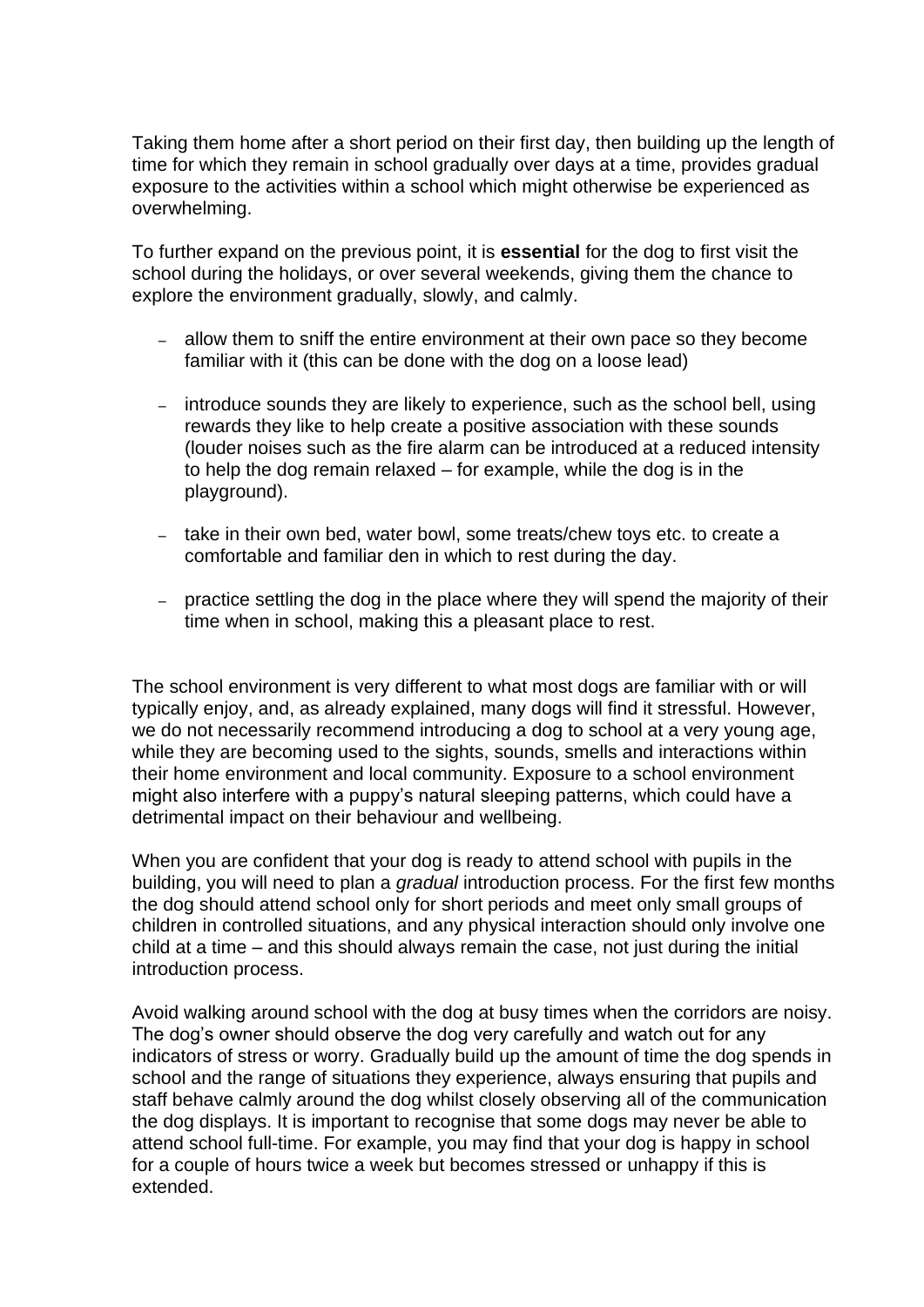Once your dog has been introduced into the school environment, and you have established a timetable that you are confident is not causing the dog any stress, worry, or frustration, it is essential to continue to consistently monitor their behaviour in school. A dog who is reasonably relaxed in school now may not be a in a few months' or years' time. It may be necessary to reduce your dog's time in school as they age, or to retire them altogether from the role of school dog.

In addition to the above point, there might be periods throughout the school year or term where the behaviour of the children may vary, i.e. nearing the Christmas break, or towards the end of the school year as they look forward to the summer holidays. There may also be periods throughout the school year where the school hall may be more frequently used for performance rehearsals, for example, meaning the noises the dog is exposed to are different or increased in volume.

#### Health and Safety

You may want to send out information to parents when considering introducing a school dog so they have the opportunity to present any concerns they may have. Some children (and indeed staff) may find it stressful or scary to be around dogs; there may also be some who have allergies to dogs. Equally, some children and staff may be very confident around dogs but will need to recognise that every dog is different and may not enjoy the same interactions and experiences as their own dogs, or other dogs they are familiar with.

Dogs Trust cannot advise on a particular breed or type of dog for the role of school dog. We prefer to encourage everyone to remember and consider that all dogs are individuals with their own personalities, likes and dislikes. It is also important to remember that **all** dogs have teeth and are able to behave aggressively if they feel threatened and unable to avoid/escape either the situation they are in, or the perceived source of threat, even though that threat might not be intended.

We would advise carrying out a robust locally-determined risk assessment prior to the dog entering the school.

We would advise putting in place a set of school rules for the staff, children and visitors on how to behave safely and considerately around the dog, establishing clear boundaries and a focus on the dog's needs. We are hopeful that our overall advice in this document, plus any further 1:1 discussions, as well as the safety advice we offer on our dedicated education website, **[learnwithdogstrust.org.uk](http://www.learnwithdogstrust.org.uk/)**, will help you to formulate your school rules. We recommend highlighting the need for the dog to have an appropriate environment, with ample opportunity to remove themselves, or be removed, from situations where they are displaying signs of stress, worry or frustration. The rules will need to be revisited on a regular basis, and always when new pupils/staff start at the school. We would recommend that the general school guidance for supply teachers includes information about how to behave around the school dog and be sure to include all staff when sharing information about the school dog, including midday meal supervisors, kitchen staff and cleaners. This is a great opportunity for all adults within the school community to model to the children safe and respectful behavior towards and around the resident school dog, and to show a collective commitment to the dog's wellbeing.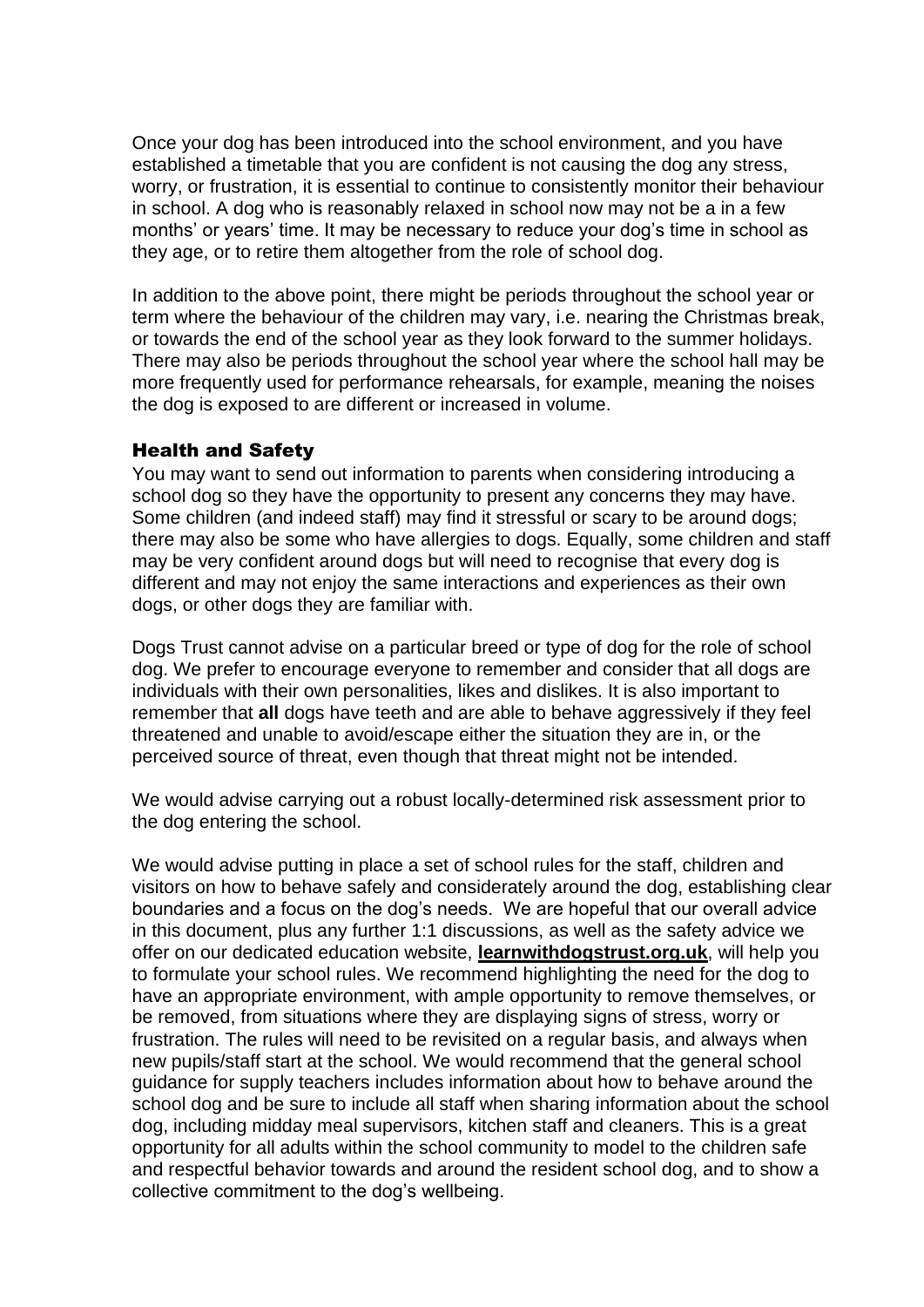You may need a reference from the dog's Vet to confirm that their health makes them suitable for life as a school dog, or to highlight any medical issues that needs to be taken into consideration and communicated to the rest of the school. This is again another lovely opportunity to show how we give equal attention and concern to any medical needs of the animals in our lives. We recommend updating this at least annually. It is also advisable to check with your local council/academy trust whether they have a policy on school dogs.

It is essential that the school management and the dog's potential owner familiarise themselves with the law with respect to liability should there be an incident involving the dog at school. It is likely that both the school and the dog's owner will need public liability insurance to cover any situations that might arise. We would advise you to check carefully with your school's insurer that a school dog is covered. For the owner, standard pet insurance may not cover the dog while on the school premises as we previously highlighted; they are likely to be classed as a 'working dog' rather than 'pet'. For both school and owner, it may be necessary to take out specialist insurance to ensure suitable protection.

We hope you have found this quide helpful, and as mentioned at the start we are happy to offer a free of charge video call to explain any points mentioned throughout that either haven't been clear, or that you would just like to discuss further. Please contact us at **[educ@dogstrust.org.uk.](mailto:educ@dogstrust.org.uk)**

## Dogs Trust Education Dogs

Dogs Trust has a large team of Education and Community Officers delivering online and in-person workshops to primary schools across the country. In September 2019, with dog welfare concerns at the forefront of our considerations, we made the decision to withdraw the use of real dogs from the education programme. As an alternative to real dogs, all of our Education and Community Officers are accompanied by toy dogs, and in a few cases robotic dogs, both of which are very popular with both pupils and staff. This allows pupils the opportunity to safely practice how to manage their behaviour around a very real looking dog without creating any risk to any party.

In addition, after undertaking our own internal research into the impact our school workshops have on pro-welfare attitudes, we found that learning is not enhanced by the presence of a real dog, and conversely not impaired by the alternative presence of a pretend, life-like dog.

Another small-scale study from the University of Portsmouth found that although children preferred a workshop with a real dog, their overall enjoyment of the workshop they had with a robotic dog was high, and they actually expressed more positive emotions following interaction with the robot.

There are many benefits to using pretend or robotic dogs for both the children and the real dogs that would otherwise be used. We are keen to continue advocating and exploring this brilliant alternative, and we hope to create excitement and reassurance